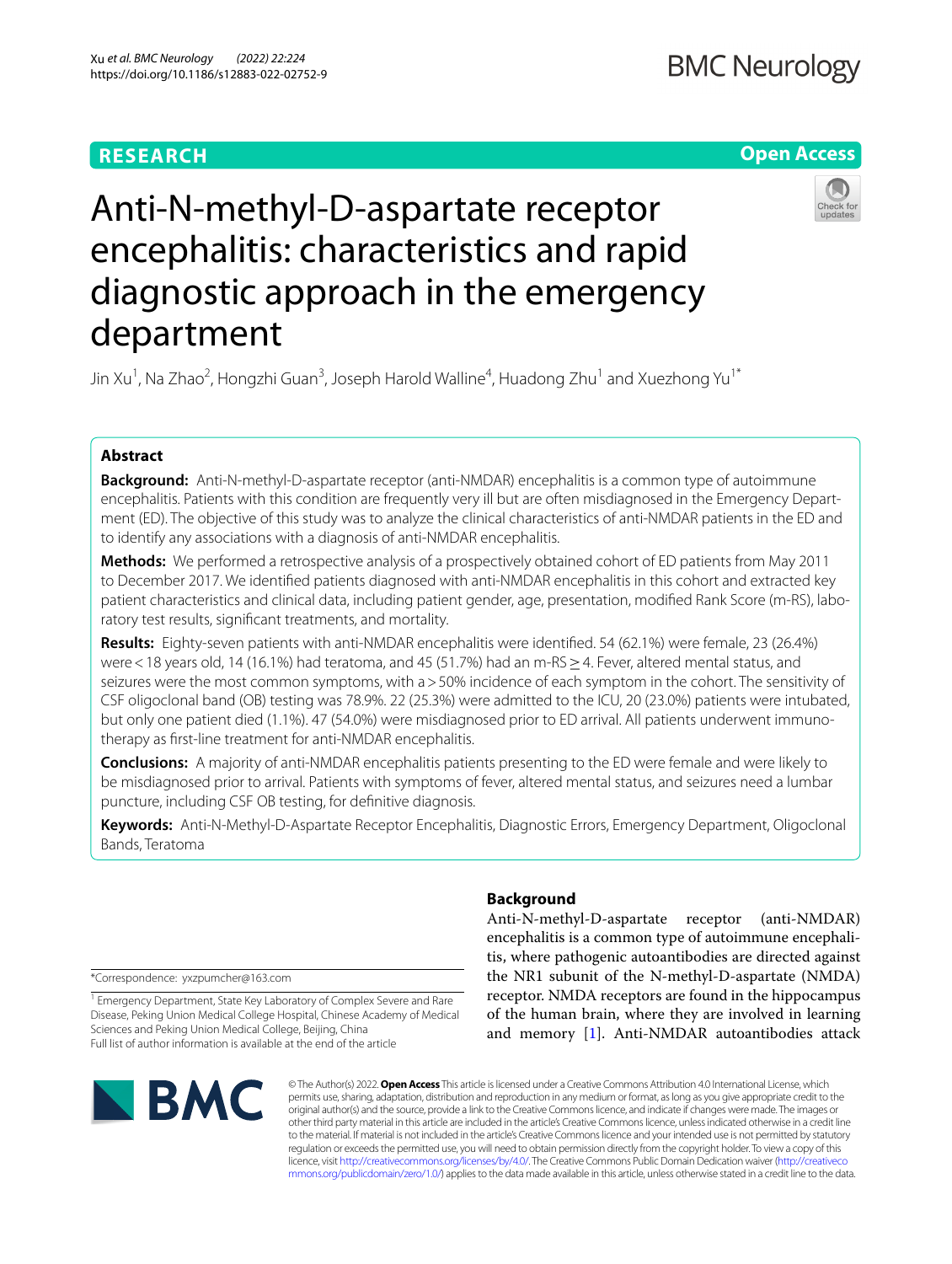these receptors, leading to neuropsychiatric symptoms [[2–](#page-6-1)[5\]](#page-6-2). Anti-NMDAR encephalitis predominantly afects children and young adults and surpasses the frequency of any individual virus encephalitis in young people [\[6](#page-6-3)]. Furthermore, 53%-77% of anti-NMDAR encephalitis patients are severely ill and require intensive care unit (ICU) admission  $[7, 8]$  $[7, 8]$  $[7, 8]$  $[7, 8]$ . In a retrospective study, anti-NMDAR encephalitis accounted for 1% of all admissions for young adults to ICUs [[9\]](#page-6-6). However, prompt diagnosis and treatment lead to improvement or full recovery in most cases [\[10](#page-6-7)]. As some of these patients (especially those who are severely ill) present to Emergency Departments (EDs), many can be misdiagnosed as having purely psychiatric illnesses on frst contact with ED physicians  $[11]$  $[11]$ . There may be room to improve on the ED diagnosis for this disease.

As emergency doctors should make diferential diagnosis before setting up a primary diagnosis of patients promptly, they must pay attention to many clinical manifestations. Some known related risk factors may help us in diferential diagnosis. Except those typical neuropsychiatric manifestation of anti-NMDAR encephalitis, gender and teratoma are the frst concern of patients with anti-NDMAR encephalitis, as this disease was frst reported in four young women with ovarian teratoma in 2005 [\[12\]](#page-6-9), in whom anti-NMDAR antibody were frst detected. After that, another eight female patients with the similar neurological symptoms were found with anti-NMDAR antibody and seven of whom also had ovarian teratoma [\[13](#page-6-10)]. Second, about 70% of patients with anti-NMDAR encephalitis have prodromal symptoms consisting of fever, headache, nausea, vomiting, diarrhea, et al [[14\]](#page-6-11). However, we did not know details of these prodromal symptoms like how many patients experienced fever, how long it lasted. And these may be regarded as clue of diagnosis for emergency doctors at frst medical contact. Infectious encephalitis is a very important one need to be diferentiated by emergency doctors, especially the herpes simplex encephalitis which regarded as one trigger of autoimmune encephalitis [[15\]](#page-6-12). But it's very hard to diferentiate virus encephalitis and autoimmune encephalitis as their clinical manifestation and routine ancillary test sometimes overlap unless by using CSF-PCR and CSF autoimmune antibodies.

So, in this study, we sought to verify these risk factors and fnd more clues to the diagnostic approach of anti-NMDAR encephalitis in ED. We conducted a cohort study, retrospectively analyzed patients diagnosed with anti-NMDAR encephalitis, who experienced ED visits in our hospital, and summarized their clinical manifestations, imaging, and laboratory fndings to explore those risk factors which help diferential diagnosis in ED.

#### **Methods**

Our institution is a national referral center for complicated diseases, and many encephalitis cases are seen in our ED. Since we have seen many anti-NMDAR encephalitis patients in our ED, we sought to establish a prospective anti-NMDAR encephalitis cohort to learn more about this patient population.

Three hundred twenty-one patients were enrolled in a prospective anti-NMDAR encephalitis cohort between May 2011 and December 2017. We retrospectively analyzed all patients who were admitted through the ED in this cohort. Patient characteristics, including gender, age, presenting complaint(s), modifed Rank Score (m-RS), ancillary test results, treatments, and follow up results were recorded for analysis. The m-RS is widely used in the neurology literature to measure functional independence as part of a severity assessment. We recorded m-RS in patients admitted to the ED resuscitation room for ECG/BP/SpO2 monitoring after initial clinical assessment by an ER physician.

Additional data collected included: (1) symptoms upon ED presentation, including: abnormal (psychiatric) behaviors or cognitive dysfunction, speech dysfunction (pressured speech, paucity of speech, or mutism), seizures, movement disorders (including dyskinesia or abnormal posturing), decreased level of consciousness, autonomic dysfunction or central hypoventilation, fevers, or headaches; (2) m-RS; (3) ancillary tests, including: complete blood count (CBC), cerebrospinal fuid (CSF) results, anti-NMDAR serum antibody level, electroencephalogram (EEG), and magnetic resonance imaging (MRI); (4) time and date of anti-NMDAR diagnosis, including any possible misdiagnoses and relation to symptom onset; (5) patient monitoring; (6) ICU admission or airway intubation; (7) treatments, including corticosteroids or intravenous immunoglobulin (IVIG); (8) presence of a teratoma and timing of removal surgery; (9) survival and follow-up results.

Continuous variables were presented as medians with quartiles, and categorical variables as frequencies with percentages. Median m-RS's were compared using the Mann–Whitney rank sum test.

#### **Results**

After review of the database, 87 ED patients with anti-NMDAR encephalitis were included in the analysis. Of these 87 patients, 54 (62.1%) were female, and 23 (26.4%) were<18 years old (including three patients<12). Fever and abnormal behavior were the two most frequent symptoms, while a decreased level of consciousness and seizures were the next two most frequent symptoms (see Table [1](#page-2-0)).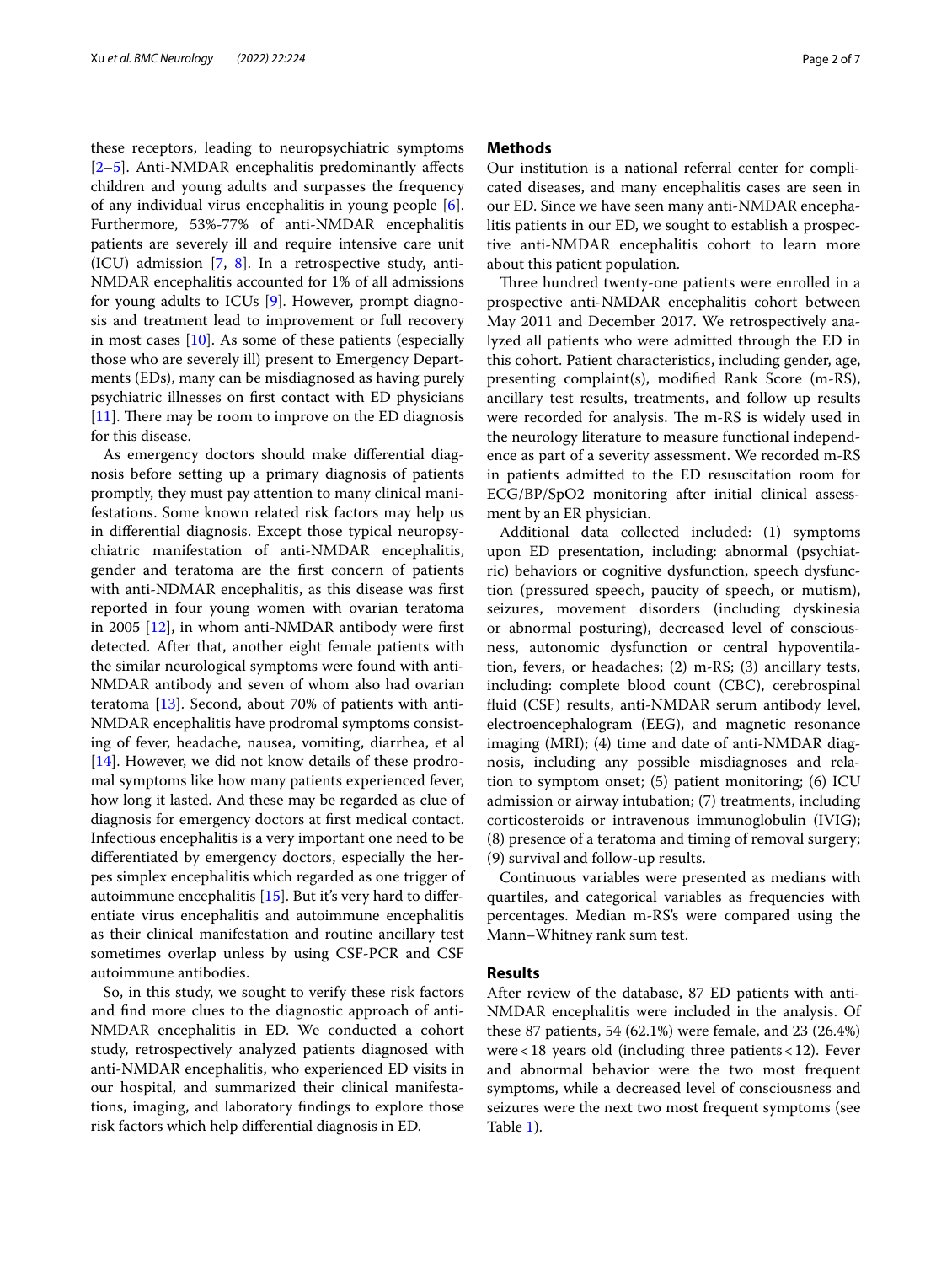<span id="page-2-0"></span>**Table 1** Anti-NMDAR encephalitis ED patient characteristics

| <b>Patient Characteristics</b> | N(%)       |
|--------------------------------|------------|
| Gender                         |            |
| Female                         | 54 (62.1%) |
| Male                           | 33 (37.9%) |
| Age                            |            |
| Adult $=$ $\geq$ 18 y/o        | 64 (73.6%) |
| Pediatric < 18 y/o             | 23 (26.4%) |
| Fever                          | 58 (66.7%) |
| <b>Abnormal behavior</b>       | 53 (60.9%) |
| <b>Decreased consciousness</b> | 49 (56.3%) |
| <b>Seizures</b>                | 44 (50.6%) |
| Headache                       | 33 (37.9%) |
| <b>Speech Dysfunction</b>      | 19 (21.8%) |
| Movement disorder              | 18 (20.7%) |
| Autonomic dysfunction          | $6(6.9\%)$ |

84 (96.6%) patients had complete m-RS records, and 45 (51.7%) had an m- $RS > 4$ , of which 36 patients were admitted into the ED resuscitation area and received Electrocardiography (ECG), Saturation of peripheral Oxygen (SpO2), and Blood Pressure (BP) monitoring. Of these 36 monitored patients, 20 were subsequently intubated, placed on mechanical ventilation, and admitted to an ICU. Out of 87 total patients, only one patient died (1.1%). Of the 45 patients with an m-RS  $\geq$  4, 11 patients had ovarian teratomas, with one case of relapse and no deaths. 37 patients had low m-RS scores (0–3), of which fve patients were lost to follow-up, but no deaths were recorded otherwise (see Fig. [1\)](#page-2-1).

Overall, 14 (16.1%) patients had teratomas, all of which had teratoma removal operations, with the earliest operation being carried out fve days following the diagnosis of anti-NMDAR encephalitis, while the latest operation was 42 days after diagnosis (median 13.5 days) (see Fig. [2a](#page-3-0)). Of these 14 patients, 10 patients had an m-RS score of 5, with others having lower scores (see Fig. [2](#page-3-0)b). In the group of patients without a teratoma, the median m-RS score was  $3$  ( $3$ ,  $5$ ),  $P=0.002$ . After surgery, almost all anti-NMDAR patients with a teratoma were in remission (except for one, who had a presenting m- $RS=5$ ) (see Fig. [2b](#page-3-0)).

44 (50.6%) patients were admitted to the ED resuscitation area and received ECG, SpO2, and BP monitoring after being assessed by an ED physician. Of these 44 patients, 21 presented to the ED due to epileptic seizures, fve due to autonomic dysfunction or hypoventilation, fve for a decreased level of consciousness, four after teratoma removal operations, and 10 patients did not have any reason listed on their emergency medical records. Of the 44 monitored patients, 20 patients were intubated, 22 were admitted to the ICU, and one patient died (see Table [2](#page-3-1)).

In reviewing the diagnostic pathway of the 87 total patients, 47 (54.0%) patients had been misdiagnosed before being transferred to our ED. 21 patients were diagnosed as having a viral encephalitis, 17 were diagnosed with a psychiatric condition,

<span id="page-2-1"></span>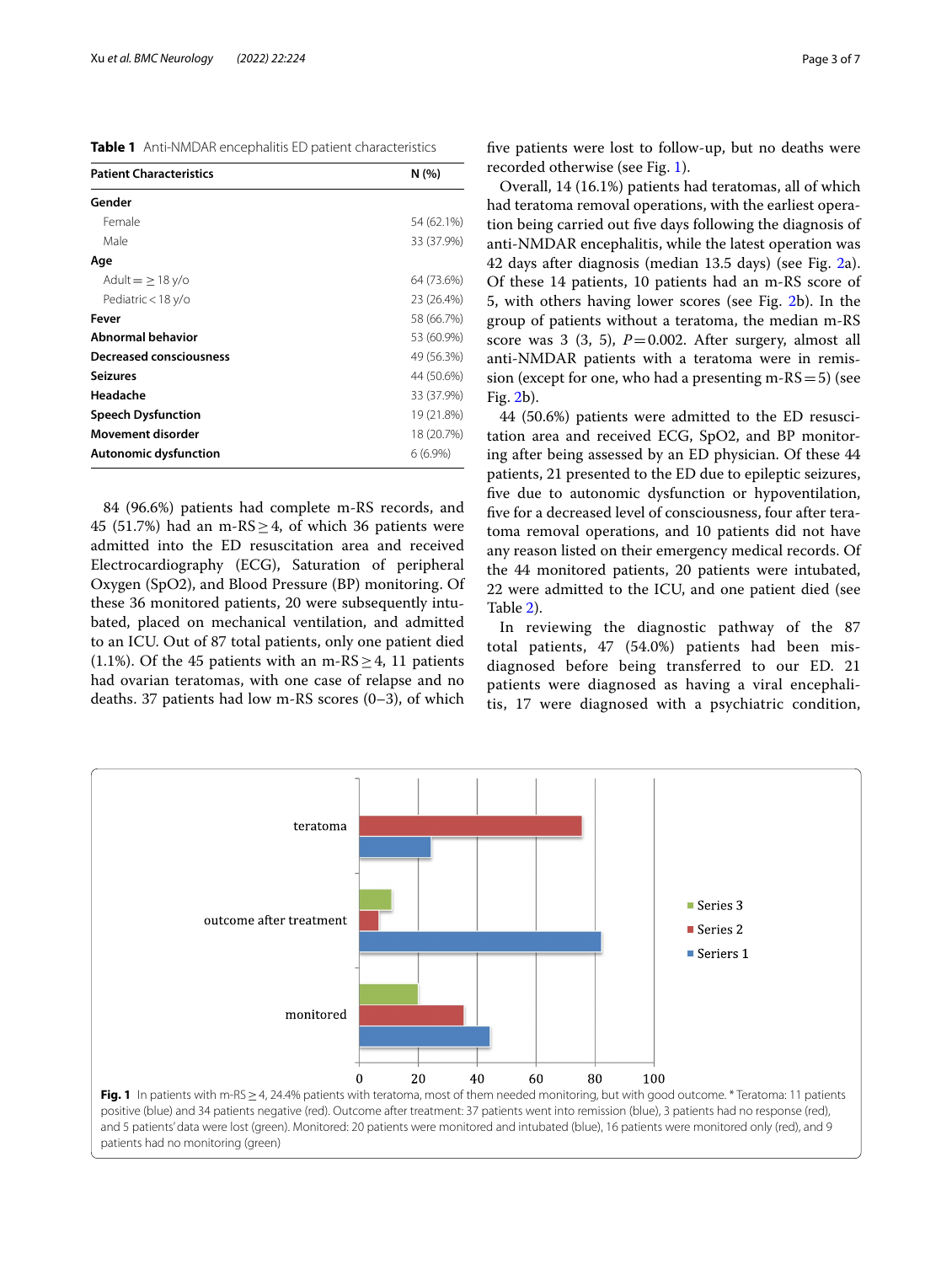

<span id="page-3-1"></span><span id="page-3-0"></span>**Table 2** Reasons for starting ED monitoring

| <b>Reason for monitoring</b>                                 | N(%)       |
|--------------------------------------------------------------|------------|
| <b>Patients were monitored</b>                               | 44 (50.6%) |
| Due to epileptic seizure                                     | 21 (24.1%) |
| <sup>a</sup> Due to autonomic dysfunction or hypoventilation | 5(5.7%)    |
| After operation                                              | $4(4.6\%)$ |
| Due to decreased level of consciousness                      | 5(5.7%)    |
| Unknown reasons                                              | 10 (11.5%) |
| Patients were not monitored                                  | 43 (49.4%) |

<sup>a</sup> 1 patient had a contemporaneous epileptic seizure

including schizophrenia, depression, or anxiety, and 9 had another (not anti-NMDAR encephalitis) diagnosis. 34 patients were diagnosed with anti-NMDAR encephalitis in our ED, with a mean time of diagnosis of 20.5 days. In our study, the sensitivity of an abnormal EEG was 71.2% and CSF oligoclonal band testing (OB) was 78.9%. Notably, fnding serum antibodies against

the NMDA receptor had a sensitivity of only 66.3%. Additional test results are shown in Table [3.](#page-4-0)

#### **Discussion**

The diagnosis of anti-NMDAR encephalitis is very diffcult to make at the point of frst medical contact in the ED. To confrm the diagnosis, a positive anti-NMDAR test result from a patient's CSF is needed, however this may not be available in many medical institutions. Fortunately, anti-NMDAR encephalitis presents with a constellation of characteristic symptoms. In this study, we found fever, abnormal (psychiatric) behaviors, a decreased level of consciousness, and seizures were the most common symptoms, all with an incidence above 50%. Unfortunately, the psychiatric symptoms associated with anti-NMDAR encephalitis can be so signifcant that many family or emergency physicians refer these patients to psychiatrists for consultation [\[11](#page-6-8), [16\]](#page-6-13). A total of 87 patients were included in our study, 47 (54%) of whom had misdiagnosed experiences in other hospitals. Unlike in cases of 'pure' psychosis, a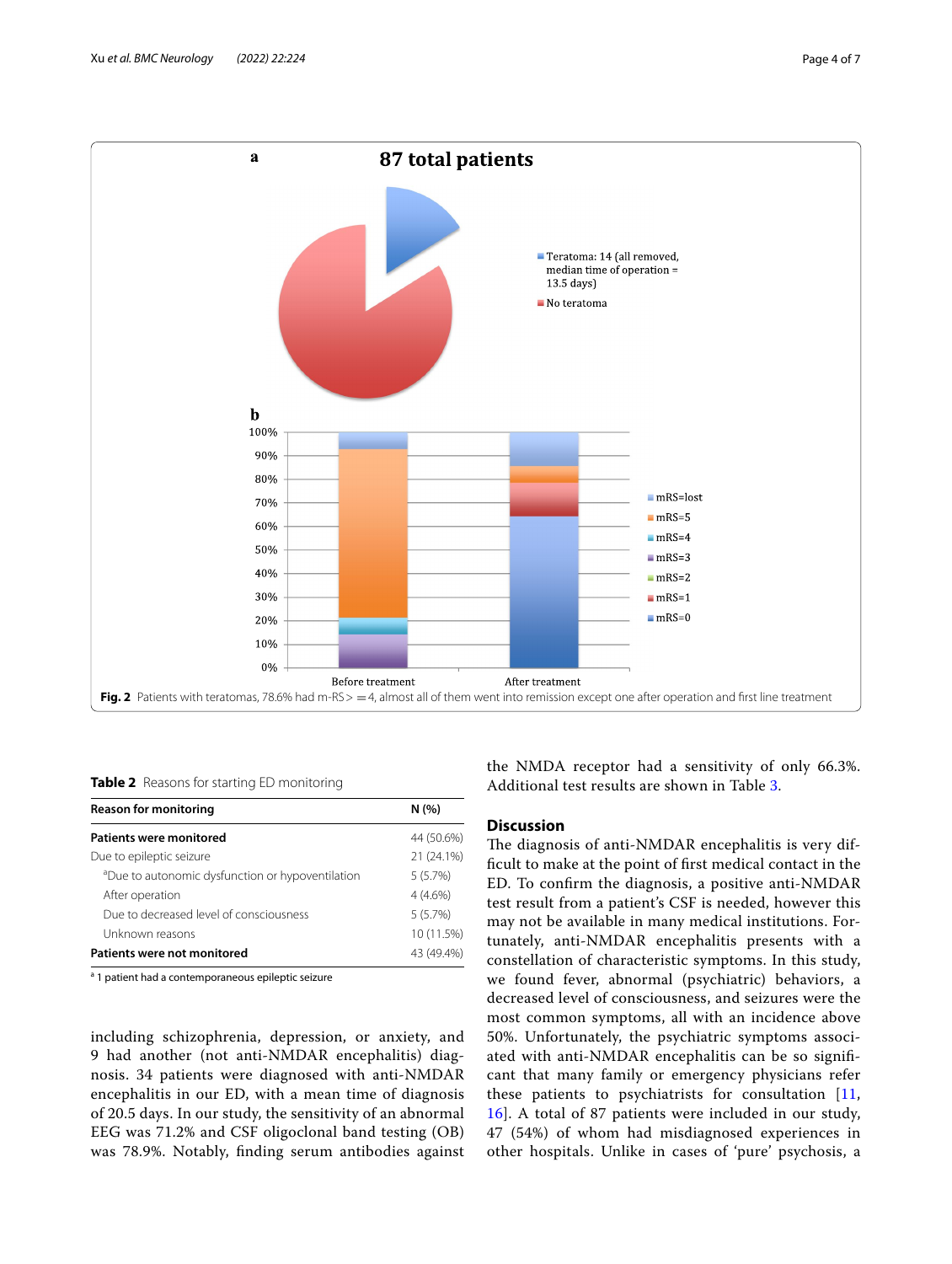<span id="page-4-0"></span>**Table 3** Ancillary test results for anti-NMDAR encephalitis ED patients

| <b>Ancillary test</b>               |    | Positive (n) Negative (n) Data | unavailable<br>(n) |
|-------------------------------------|----|--------------------------------|--------------------|
| Lymp% in routine blood<br>tests     | 7  | 78                             | 2                  |
| <b>ESR</b>                          | 22 | 44                             | 21                 |
| <b>CRP</b>                          | 24 | 39                             | 24                 |
| <b>CSF</b>                          |    |                                |                    |
| Cell count                          | 52 | 33                             | 2                  |
| <b>WBC</b>                          | 37 | 48                             | 2                  |
| Pro                                 | 23 | 64                             | 0                  |
| Glu                                 | 11 | 72                             | $\overline{4}$     |
| Cyto. Exam                          | 43 | 36                             | 8                  |
| OB                                  | 45 | 12                             | 30                 |
| <b>CSF</b> pressure                 | 24 | 44                             | 19                 |
| <b>MRI</b>                          | 34 | 36                             | 17                 |
| <b>EEG</b>                          | 47 | 19                             | 21                 |
| <b>Serum anti-NMDAR</b><br>antibody | 55 | 28                             | 4                  |

WBC White blood cell, *Pro*. Protein, *Glu* Glucose

key hallmark of anti-NMDAR encephalitis is that it is often associated with other symptoms such as fever, decreased level of consciousness, or seizures.

Fever is a common non-specifc symptom as mentioned in the Background Part, many articles and authoritative international guidelines take fever as prodromal symptom of anti-NMDAR encephalitis, however, when retrospectively analyzed the emergency medical records of those anti-NMDAR patients, we found up to 58 patients in all (66.7%) had fever as chief complaint. And mostly, fever represent infammation, it's one of useful symptoms for emergency doctors to diferentiate it from many other diseases like pure psychiatric disease, drug overdose, drug abuse, and hepatic encephalopathy, et al. So, we included the fever as an important symptom in emergency diagnostic procedure in this study.

Therefore, an important first step in the ED is to search for causes of fever, identify possible drug overdoses or other metabolic factors which may lead to decreased levels of consciousness and seizures, but anti-NMDA receptor encephalitis should be on the differential diagnosis for patients with a fever and psychiatric symptoms. Since many patients presenting to the ED with such symptoms will require a lumbar puncture for CSF testing as part of routine ED evaluation, we recommend considering testing for anti-NMDAR antibodies if a clinician suspects the diagnosis and if the medical institution can perform the necessary tests. Meanwhile, more ancillary tests are needed to support the diagnosis of anti-NMDAR encephalitis if antibody testing is unavailable.

In our study, we found the sensitivity of CSF oligoclonal band testing (OB) was 78.9%, and an abnormal EEG 71.2%, but serum antibody against NMDAR had a sensitivity of only 66.3%. Compared with EEG and serum antibody against NMDAR, CSF OB testing is more sensitive and more widely available in many EDs. Graus et al. reported CSF OB sensitivity to be>60% and could be a useful ancillary test for the clinical diagnosis of anti-NMDAR encephalitis [\[17\]](#page-6-14). Also, CSF-OB represents infammation and synthesis of antibodies in CSF. It is a biomarker to suggest organic disorder diagnosis for emergency physicians. Although OB could be positive in many diseases like multiple sclerosis, acute disseminated encephalomyelitis, and stif-person syndrome, et al. anti-NMDAR encephalitis has specifc symptoms very diferent from these diseases fortunately. So, we included CSF OB as an important ancillary test and emergency diagnostic procedure.

Patients who presented to the ED were quite ill. According to the m-RS scores, more than half were  $\geq 4$ , and, of these,>80% received monitoring. Overall, in our study, more than half the patients needed to be monitored after being assessed by an ED physician, and half of those monitored patients were subsequently intubated and admitted to an ICU. We analyzed the reasons why patients were monitored, and we found that seizures, autonomic dysfunction / central hypoventilation, or a decreased level of consciousness were the top three reasons. As is common for many other serious ED conditions, airway and ventilation abnormalities or risks were of most concern in these patients. On a more positive note, only one out of 87 patients with anti-NMDAR encephalitis died.

Female patients suspected of anti-NMDAR encephalitis need tumor screening and teratoma removal operations. Most anti-NMDAR encephalitis patients in our study were female, and 14 had teratomas. In these 14 patients, 10 had an m-RS of 5, and one had a m-RS of 4, so 78.6% had an m-RS score  $\geq$  4. Patients with teratomas in our study had higher m-RS scores compared to those without teratomas ( $p = 0.002$ ). Given this association, we reviewed the source database (ED and non-ED patients) and found that, out of 201 female patients, 39 had a teratoma (19.4%). Of those patients with a teratoma, 27 had an m-RS of 5, and patients with a m-RS $>4$  take up 74.4% of all patients, like the results in this ED study. We strongly suggest that female patients diagnosed with anti-NMDAR encephalitis should receive tumor screening, especially for ovarian tumors such as teratomas. The most common method for this would be via abdominal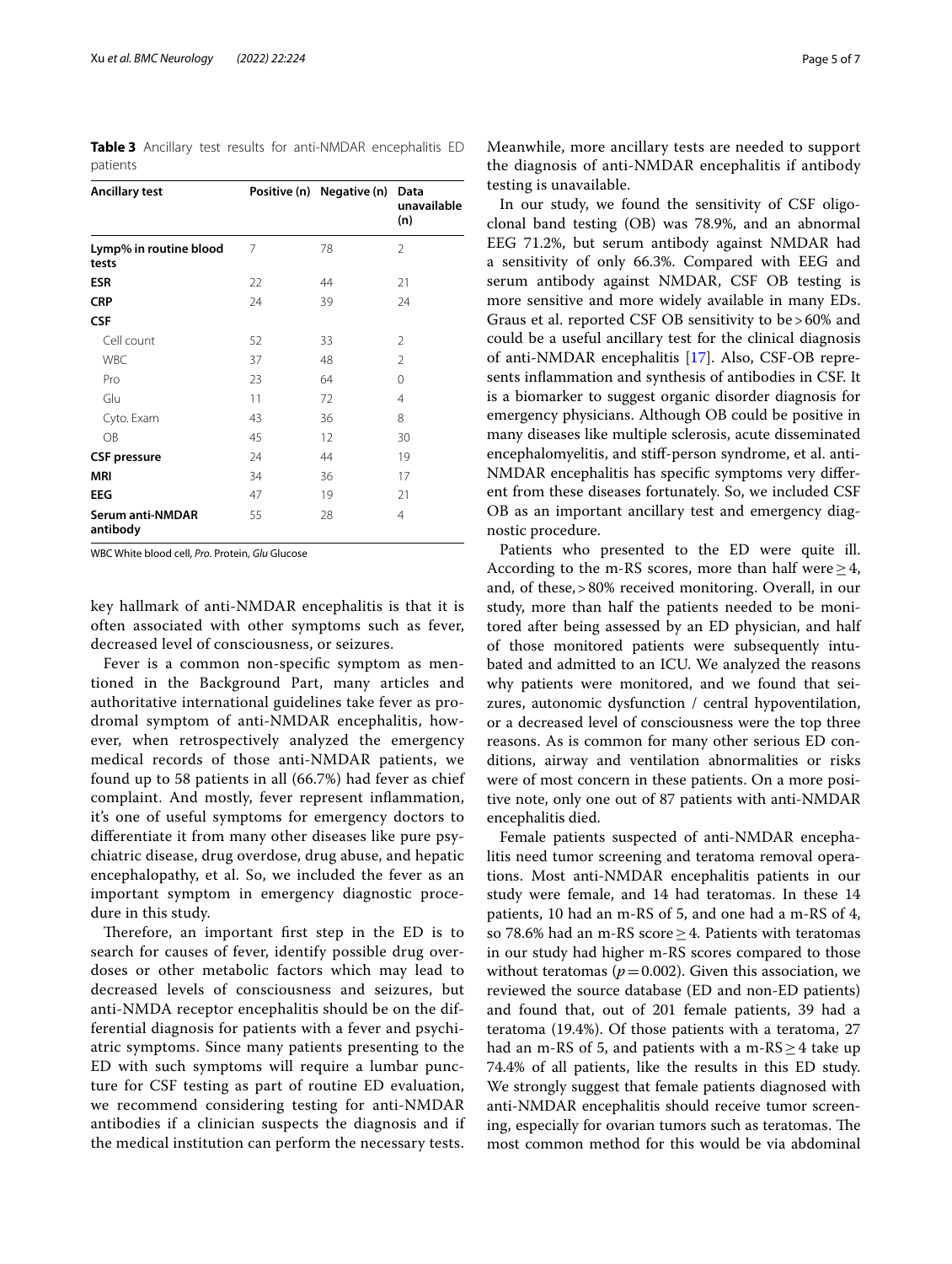or pelvic ultrasound, with computer tomography or MRI of the pelvis as possible options as well.

Immunotherapy is the frst line treatment for the anti-NMDAR encephalitis: every patient received a combination of steroids and IVIG to treat anti-NMDAR encephalitis. 39 patients received steroid pulse therapy (methylprednisolone 500~1000 mg daily). All steroid pulse therapy plans were decided after consultation with a neurologist. 84 (96.6%) patients received IVIG, which was sometimes ordered by ED physicians before consultation a neurologist.

According to these fndings above, combined with our own routine clinical practice process, we try to draw out a draft of "Rapid Diagnostic Procedure, Treatment Options in ED and Follow-up referrals". First, patients with typical symptoms [ especially abnormal (psychiatric) behaviors or cognitive dysfunction, decreased level of consciousness, seizures] and prodromal symptoms [especially fevers or headaches] should get physical examination including vital signs and assessment of airway safety. Second, track the medical history to exclude poisoning, psychiatric disease and drug overdose et al. Third, Routine ancillary test including Complete Blood Count (CBC), liver function, kidney function, electrolyte, blood ammonia, arterial blood gas, chest X-ray, and head CT to exclude common infectious disease, electrolytes disturbance, hepatic and pulmonary encephalopathy, other metabolic factors like alcohol poisoning and organic factors like intracranial tumor, cerebral hemorrhage et al. Forth, Acupuncture for CSF test, including CSF-OB. Fifth, if all clinical manifestation and ancillary test above support the probability of encephalitis except infectious ones, send CSF for anti-NMDAR antibody test, make assessment of airway safety and m-RS, if m-RS $> = 4$  and airway is not safe, take IVIG and acyclovir as initial treatment, and refer to neurologist for admission to neurological ward or ICU. MRI and EEG are not available in ED of China and most patients in ED are hardly cooperate with these two examinations, therefore, not recommend in emergency diagnostic procedure.

#### **Limitations**

This study had some limitations. First, anti-NMDAR encephalitis is just one of the autoimmune encephalitis types, which also includes α-amino-3-hydroxy-5 methyl-4-isoxazolepropionic acid receptor (AMPAR), γ-aminobutyric acid (GABA), and leucine-rich, gliomainactivated 1 (LGI1) et.al, among others. Like these other types of autoimmune encephalitis, they all may have some overlap in symptoms and clinical characteristics. As anti-NMDAR was the most common type of autoimmune encephalitis we encountered in our institution, we limited this study to this sub-type. Second, although we suggest patients with common symptoms need a lumbar puncture for CSF testing, including OB testing, this suggestion needs further study to prove its efectiveness, because the specifcity of CSF-OB could not be calculated in this observational cohort study. Third, we used the m-RS score as a proxy to assess for clinical severity in this study, but the decision to monitor depends on each patient's airway and ventilation condition. We believe future prospective studies will help clarify these limitations.

#### **Conclusions**

Although anti-NMDAR encephalitis is hard to diagnose upon frst medical contact in the ED, three common symptoms (fever, altered mental status, and seizures) should prompt emergency medicine physicians to perform a lumbar puncture. CSF testing should include testing for OB and anti-NMDAR antibodies. Like other encephalitis patients in the ED, we should pay attention to their mental status, airway protection and ventilation capabilities. As for female patients with diagnosed or suspected anti-NMDAR encephalitis, tumor screening (most often with ultrasound) is recommended. For patients of both genders, neurologist consultant and immunotherapy are the next steps, which can begin in the ED.

#### **Abbreviations**

anti-NMDAR encephalitis: Anti-N-methyl-D-aspartate receptor encephalitis; ED: Emergency Department; m-RS: Modifed Rank Score; ICU: Intensive care unit; CBC: Complete blood count; CSF: Cerebrospinal fuid; OB: Oligoclonal band testing; EEG: Electroencephalogram; MRI: Magnetic resonance imaging; IVIG: Intravenous immunoglobulin; ECG: Electrocardiography; SpO2: Saturation of peripheral oxygen; BP: Blood pressure.

#### **Acknowledgements**

This study has taken so many years, I will give my deepest thanks to all the colleges and students who support this program. And I will give thanks to my wife, my son and daughter that you are greatest support for my soul.

#### **Authors' contributions**

Jin Xu, Hongzhi Guan and Xuezhong Yu conceived and designed the study. Jin Xu and Na Zhao conducted the search of clinical parameters and data collection. Hongzhi Guan, Xuezhong Yu and Huadong Zhu provided professional advises on study design and data analysis. Jin Xu drafted the manuscript, Jin Xu, Na Zhao and Joseph Walline revised this article in English. Xuezhong Yu takes responsibility for the paper as a whole. The author(s) read and approved the fnal manuscript.

#### **Funding**

Not applicable.

#### **Availability of data and materials**

Anonymized data from this study is available from the corresponding author upon reasonable request from any qualifed investigator.